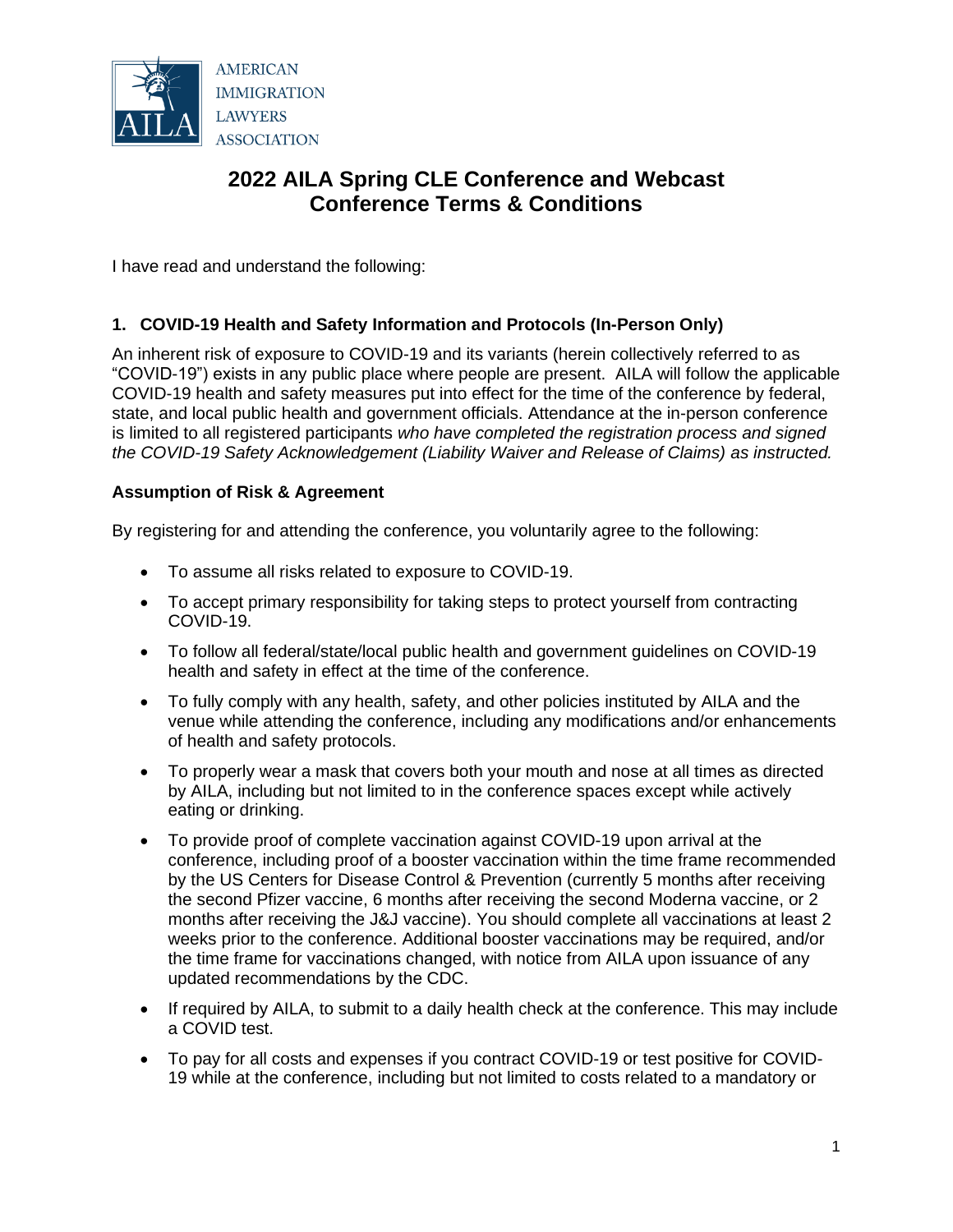voluntary quarantine (hotel, food and beverage), medical care, transportation to and from a medical facility or hospital, and changes in travel plans.

- Hotel and conference services may be modified or curtailed at any time if necessary or appropriate to meet COVID-19 health and safety practices.
- If you do not abide by the terms and conditions of attendance in effect at the time of the conference (as determined in AILA's sole discretion), you will not be permitted to enter the conference and participate in person, or (if the conference has started) you will be refused further admission; and your registration will be transferred to the webcast option.
- AILA reserves the right to cancel your conference registration at any time and for any reason, and provide you with the applicable refund, in its sole discretion. If cancellation is for your failure to abide by the terms and conditions of attendance, you will receive no refund.
- Under no circumstances shall AILA, its officers, directors, employees, and contractors be liable to you (or anyone claiming through you) for any injury, damages, claims, liabilities, costs, expenses, or other loss of any kind (including death), arising in any manner from COVID-19 or otherwise arising from your travel to/from, attendance at, or participation in, the conference.
- You agree that this Liability Waiver & Release of Claims does not supersede or limit any applicable law limiting or barring the liability of AILA, its officers, directors, employees, and/or contractors from any claims related to COVID-19.

All participants must be fully vaccinated against COVID-19 before attending the conference, and to show proof of full vaccination upon arrival. Anyone providing false information about their vaccination status may be barred from future conferences and/or referred to law enforcement. "Fully vaccinated" means 2 weeks after receiving a booster vaccination, unless CDC guidelines indicate that an insufficient period of time has passed since your initial vaccination so that you are ineligible for a booster. Should the CDC recommend additional boosters, you must receive those boosters if required by AILA.

## **Webcast Option**

The webcast option for participation in the conference will be available to those choosing not to attend in person, and those who cannot abide by the Assumption of Risk & Agreement terms above. Those participating by webcast are responsible for providing their own computer and other equipment used to access the conference and to pay for connectivity. Webcast participants also assume the risk of computer and Internet malfunctions and connection problems.

#### **2. AILA's Virtual Code of Conduct**

AILA is committed to providing a professional and productive learning environment for all participants and staff. As a result, all participants are expected to follow all stated meeting and event instructions and guidelines in order to maintain an atmosphere of professionalism, mutual respect, and collegiality. AILA members in particular are expected to adhere to the principles set forth in [AILA's civility code.](https://www.aila.org/about/leadership/policies/civility-code) The guidelines herein apply to all AILA in-person, virtual, webcast and online programming including but not limited to AILA conferences, seminars, online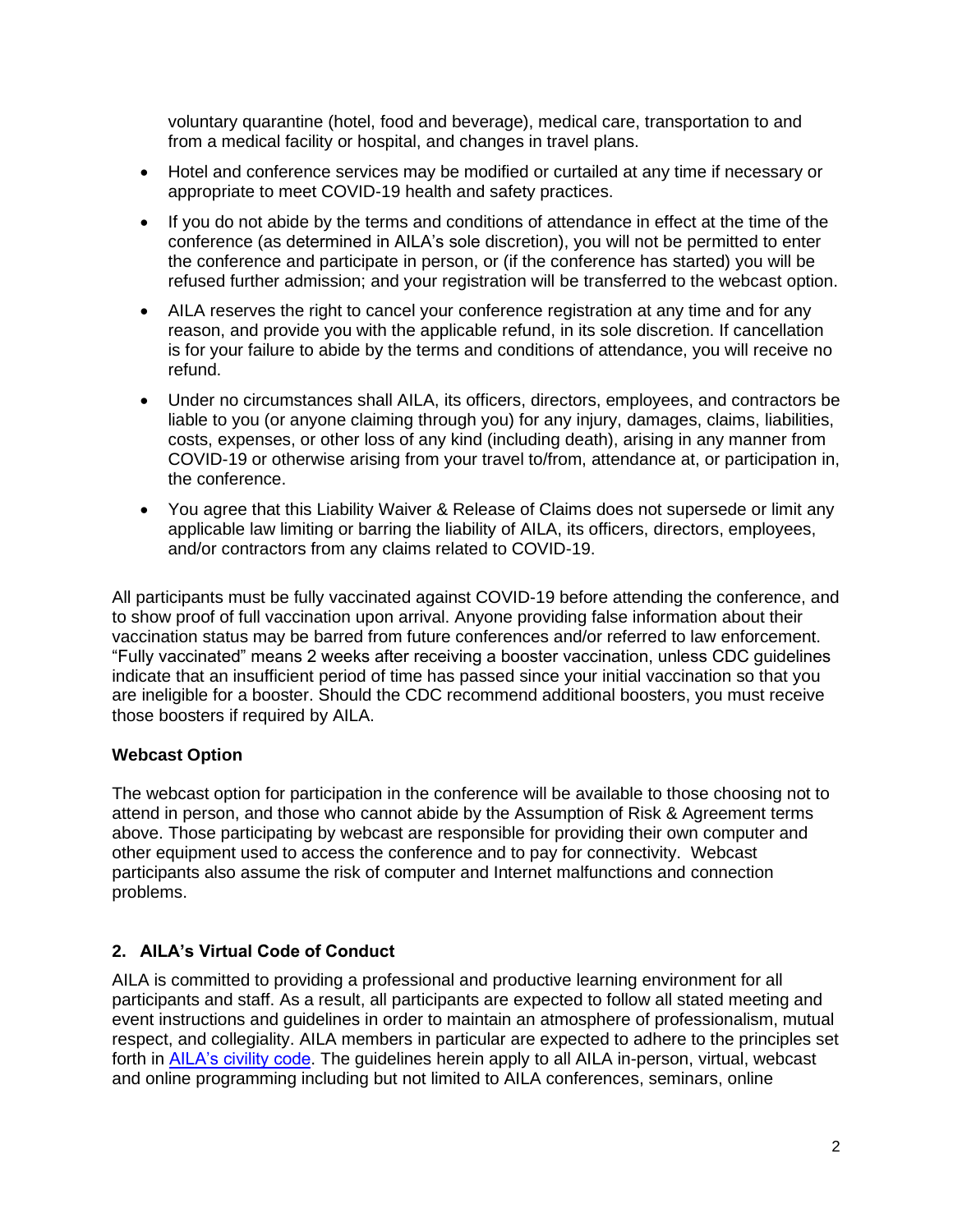courses, and roundtables. All participants must comply with the following guidelines to participate in the meetings and events:

- All participants are expected to maintain a professional and civil discourse throughout AILA's in-person/virtual meeting and event space. Participants are prohibited from using any defamatory, abusive, profane, discriminatory, harassing, threatening, and/or offensive language during the sessions or events including but not limited to Q&A, chat rooms or any activity that takes place in the virtual space.
- All participants must comply with the instructions of the moderators and/or any event staff.
- Disruption of sessions, events or any activity that takes place in-person or in virtual space is prohibited.
- Presentations, postings, and messages should not contain promotional materials, special offers, job offers, product announcements, or solicitation for services unless preapproved by AILA. AILA reserves the right to remove any such communications that have not been preapproved.
- Participants may not record, transmit, copy, or take screen shots of any sessions or events including but not limited to Q&A, chat rooms or any activity that takes place in the event space without prior approval from AILA. Participants who do not comply or are in violation of any of AILA's meeting guidelines may be denied further access and participation at the discretion of event organizers. AILA is not responsible for reimbursement or refund if you are denied access or participation due to violation of AILA's Virtual Code of Conduct.

Participants can contact [conferences@aila.org](mailto:conferences@aila.org) with any questions or concerns related to AILA's Virtual Code of Conduct.

## **3. Non-Member Registration**

Attendance at in-person, virtual, webcast and online programming including but not limited to AILA conferences, seminars, online courses, and roundtables is solely restricted to AILA members and their employees, government employees, and nonmember attorneys. Nonattorney attendance is limited to the employees of AILA members in good standing, to HR professionals who have an AILA member reference, employees of accredited educational institutions providing support to international student and scholar services at their employing institutions, and accredited representatives under 8 CFR §292.2. AILA will reject conference registrations from persons who provide representation without authorization in violation of 8 CFR §292.1, such as for-profit "immigration consultants" and "notarios."

#### **4. Registration Approval**

All registrations and reservations are subject to approval. Registrations and reservations received without payment will be returned. Registrations are NOT transferable and cannot be split among conference attendees. Cancellations must be received by the cancellation deadline date in writing to be eligible for the full refund (less \$50 processing fee). Exceptions to the cancellation deadline will be made for emergencies and valid medical issues submitted with supporting documentation. Any and all liability of AILA with respect to registration, reservations,